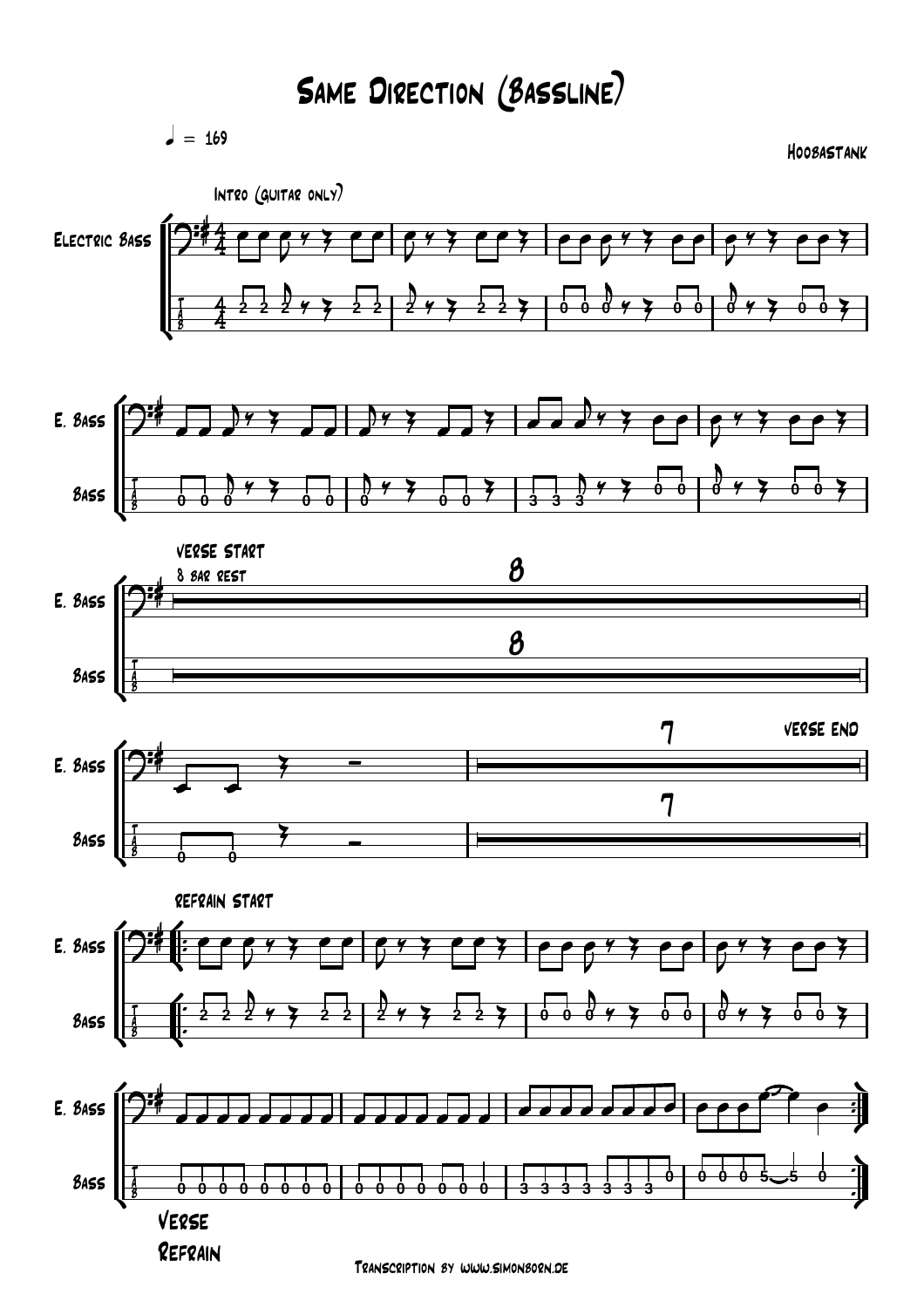











Transcription by www.simonborn.de